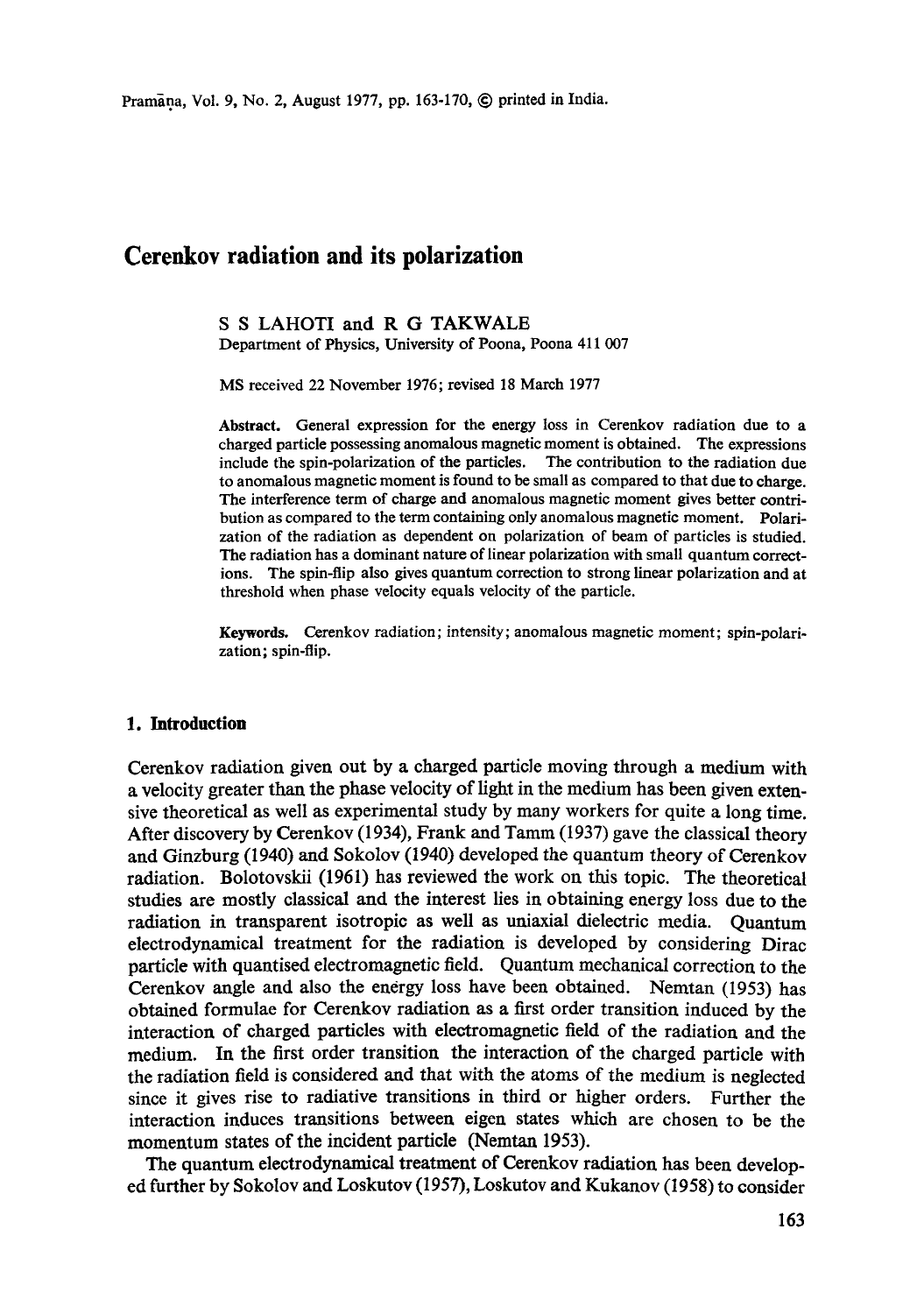polarization of Cerenkov radiation due to spin polarization of a beam of electrons. It is shown that the radiation consists of two parts; a polarized part which vanishes at threshold (i.e. when velocity of particles equals the phase velocity of light in the medium) and unpolarized part which does not vanish at the threshold. The unpolarized part of the radiation is accompanied by the spin-flip  $(s s' = -1)$  of the particle.

Kukanov (1961) has considered the motion of an uncharged Dirac particle with a normal magnetic moment and has obtained expressions for the energy loss by a polarized beam of particles and has also considered polarization of radiation. When a motion of the charged particle with a magnetic moment is considered by treating the particle by Dirac equation with the addition of Pauli term for anomalous magnetic moment, it is expected that the effect due to small value of anomalous magnetic moment will obviously be small. The major contribution to the radiation is due to the charge and also the normal magnetic moment of the particle. The product term of normal and anomalous magnetic moment will contribute more than that of the Pauli term.

We have considered the emission of Cerenkov radiation due to a charged particle possessing total magnetic moment (i.e. normal and anomalous) and the general expression for the energy loss has been obtained. The general expression includes all the descriptions of radiation emitted by polarized beam of particle. The polarization of radiation has been studied in some interesting cases.

## **2. General expression**

For the process of Cerenkov radiation due to passage of charged particles with an anomalous magnetic moment through a medium with a velocity greater than the phase velocity of light in the medium, we consider interaction of charged particle with an electromagnetic field of the radiation and the medium with emission of photon.

The conservation laws for the process are:

$$
E = E' + \hbar w
$$
  

$$
\mathbf{p} = \mathbf{p'} + \mathbf{x}
$$
 (1)

where  $\vert x \vert = \hbar w/c'$ ;  $c' = c/n$  and *n* is the refractive index of the medium, **p** and **p'**, are momentum vectors and  $E = (p^2c^2 + m^2c^4)^{\frac{1}{2}}$  and  $E' = (p'^2c^2 + m^2c^4)^{\frac{1}{2}}$  are energies of the particle before and after the emission,  $x = \hbar k$  is the momentum and  $\hbar w$  is the energy of the emitted photon.

The interaction Hamiltonian for the process is the current term with the multiplication of electromagnetic vector potential and can be written as (Muirhead 1968)

$$
\langle i | H' | f \rangle = i \bar{\psi} (p') [F_1 \gamma_\mu + i F_2 \sigma_{\mu\nu} x_\nu] \psi (p) A_\mu \tag{2}
$$

where  $x_{\nu}$  is the photon four-vector = [x,  $\hbar w$ ],  $\sigma_{\mu\nu}=i [\gamma_{\mu}\gamma_{\nu}-\gamma_{\nu}\gamma_{\mu}]/2, F_1=e$ , the charge on the particle;  $F_2 = \mu_a$ , the anomalous magnetic moment in the units of  $e\hbar/2mc$  $(m =$ mass of the particle). Here the total magnetic moment of the particle is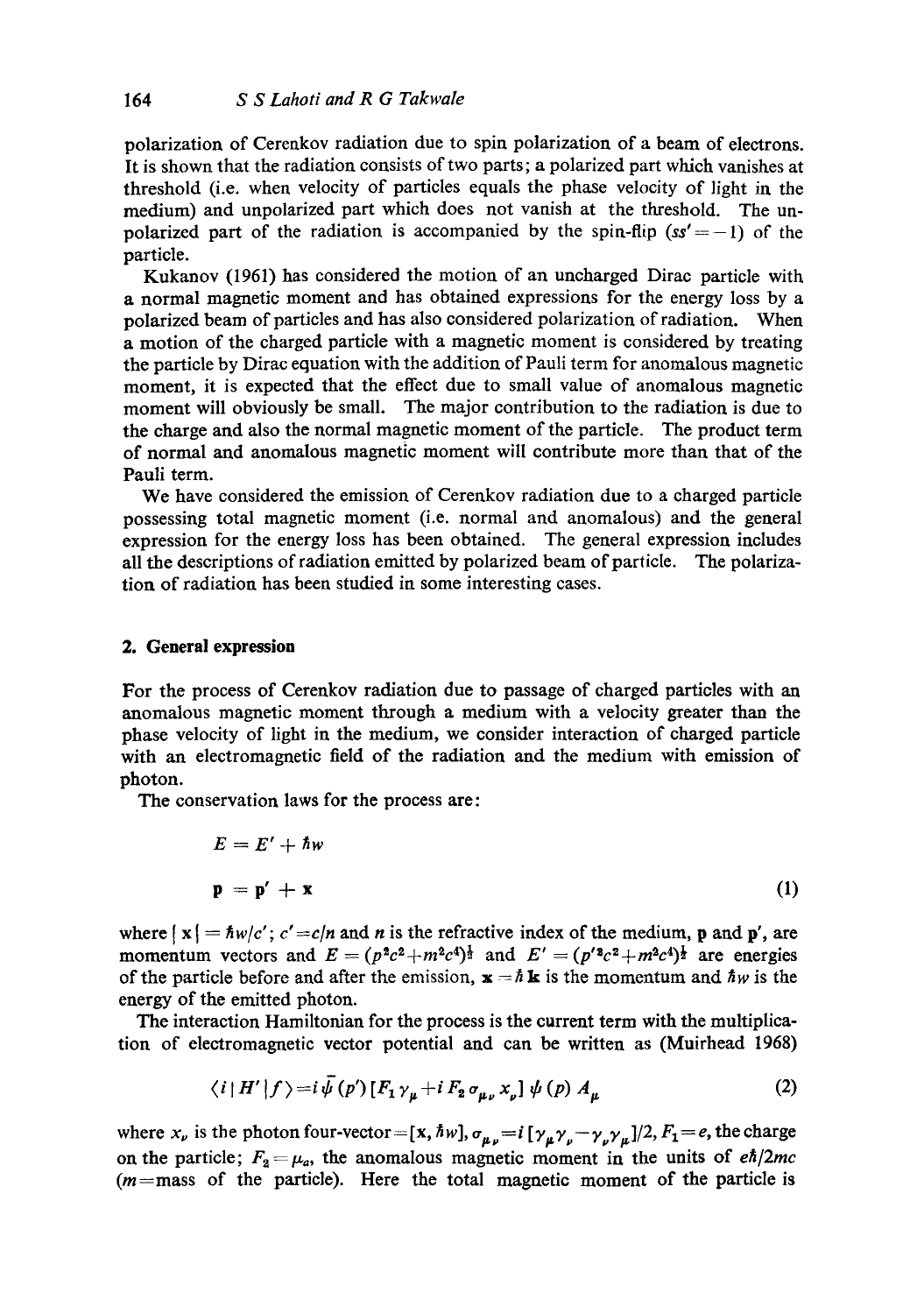$\mu=1+\mu_a$  which in our notation is  $\mu=[F_1/e+F_2]$ . For the electron  $\mu=(1 + \alpha/2\pi)\mu_B$ where a is the fine structure constant and  $\mu_B$  is the Bohr magneton. For the proton  $\mu = 2.79~\mu<sub>N</sub>$  where  $\mu<sub>N</sub> = e\hbar/2mc$  nuclear magneton. Here m =mass of nucleon and  $F_1/e=1~\mu_N$ ;  $F_2=1.79~\mu_N$ . For neutron

$$
\mu = -1.91 \mu_N
$$
 i.e.  $F_1/e = 0$ ;  $F_2 = -1.91 \mu_N$ .

The second term in eq. (2) is of the order of  $F_2$  x and  $F_2 \approx 10^{-3}F_1$  for electron but it is comparable with  $F_1$  for proton.  $\overline{\psi}(p')$  and  $\psi(p)$  are Dirac wave functions,  $\gamma_\mu \equiv (\gamma, \gamma_4)$ are Dirac matrices.  $A_{\mu}$  is the electromagnetic four-vector potential. Here

$$
\bar{\psi}(p') = \sqrt{\frac{mc^2}{E'V}} \sum_{p'} \bar{u}(p') \exp i\left(\frac{p' \cdot r}{\hbar} - \frac{E't}{\hbar}\right)
$$
\n
$$
\psi(p) = \sqrt{\frac{mc^2}{EV}} \sum_{p} u(p) \exp i\left(\frac{p \cdot r}{\hbar} - \frac{Et}{\hbar}\right)
$$
\n
$$
A_{\mu} = \sqrt{\frac{\hbar C'^2}{2wV}} \sum_{k} e_{\mu} \exp i\left(\frac{k \cdot r}{\hbar} - wt\right)
$$
\n(3b)

and  $p = (p, \frac{iE}{c})$  and  $p' = (p', \frac{iE'}{c'})$  are the particle four-mementa before and after emission of photon.  $e_{\mu} = (e, e_4)$  is a unit polarization four-vector of photon. Using the relation (Muirhead 1968).

$$
e_{\mu} [F_1 \gamma_{\mu} + i F_2 \sigma_{\mu\nu} \gamma_{\nu}] = [F_1 + 2mc F_2] e_{\mu} \gamma_{\mu} + i F_2 e_{\mu} r_{\mu} \qquad (4)
$$

where

$$
r_{\mu}=p_{\mu}+p'_{\mu}.
$$

Substituting the Dirac wave function  $\psi$  and electromagnetic potential  $A_{\mu}^{+}$  in eq. (2) and **multiplying by complex conjugate we get** 

$$
|\langle f|H'|i\rangle|^2 = \frac{m^2 c^4 \hbar c'^2}{2E E' w V} \mathrm{T}_{\mathrm{r}} \bigg[ O \wedge_{p}^{(+)} \widetilde{O} \wedge_{p'}^{(+)} \bigg] \delta_{pp} \underline{\mathbf{e}} \tag{5}
$$

where spin projection operators are:

$$
\Lambda_p^{(+)} = \left(\frac{mc - i\gamma \cdot p}{2mc}\right) \left(\frac{1 + i\gamma_5 \gamma \cdot \omega}{2}\right) \tag{6a}
$$

$$
\wedge_{p'}^{(+)} = \left(\frac{mc - i\gamma \cdot p'}{2mc}\right) \left(\frac{1 + i\gamma_5 \cdot \gamma \cdot \omega'}{2}\right) \tag{6b}
$$

**and** 

$$
O = [F1 + 2mcF2]e\mu\gamma_{\mu} + iF2e_{\mu}r_{\mu}
$$
  

$$
\tilde{O} = \gamma_4 O^+\gamma_4
$$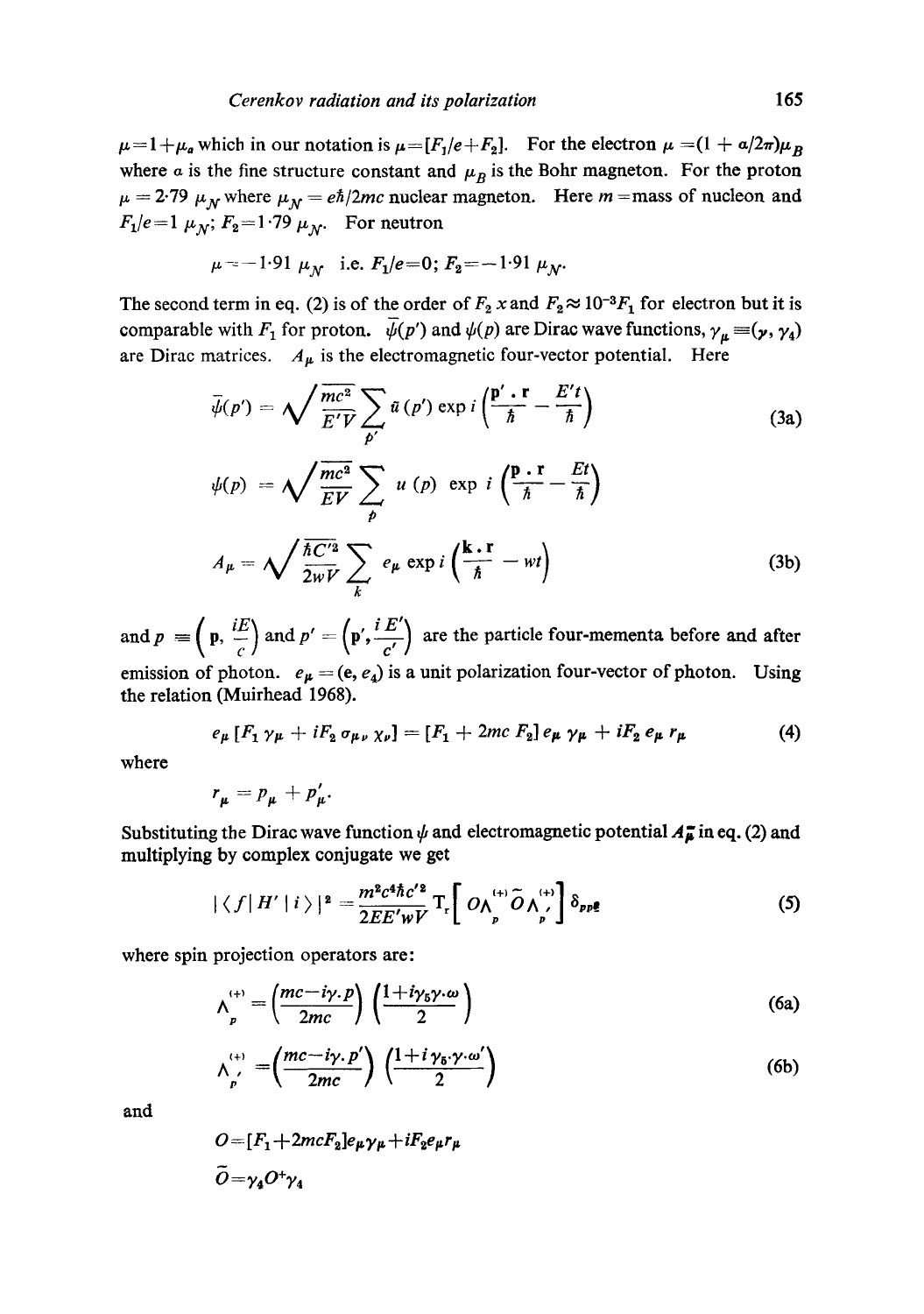$\omega$  and  $\omega'$  are spin four-vectors of the particle before and after radiation respectively. In the rest system of the particle  $\omega$  is a unit vector with vanishing fourth component (Sakurai 1967).

$$
[\omega]_{\text{rest frame}} = [\hat{s}, 0], [\omega']_{\text{rest frame}} = [\hat{s}', 0)
$$

where  $\hat{s}$  and  $\hat{s}'$  are unit spin vectors of the charged particle before and after emission respectively.

For any frame of reference, general expression for  $\omega$  is given by

$$
[\omega]_{\text{general}} \equiv (\overrightarrow{\omega}, \omega_4) \equiv \left[\hat{s} + \frac{\mathbf{p}(\mathbf{p} \cdot \hat{s})}{m(E + mc^2)}, \frac{i \mid p \mid s}{mc}\right]. \tag{7}
$$

Carring out the covariant trace calculations we get the general expression for  $|\langle f|H'|i\rangle|^2$  as

$$
|\langle f| H' | i \rangle|^2 = \frac{m^2 c^4 \hbar c'^2}{2E E' V w} \Big\{ \frac{F_1^2}{4m^2 c^2} \Big\{ 2(ep) [(e^*p)(1+(\omega\omega')) + (e^*\omega)(p\omega')] + (px) [2(e\omega)(e^*\omega') - (ee^*)(1+(\omega\omega'))] + (x\omega)[(ee^*)(p\omega') - 2(ep)(e^*\omega')] \Big\} + \frac{F_1 F_2}{mc} \Big\{ (ee^*)(px)(1+(\omega\omega')) + 2(px)(e\omega)(e^*\omega') - (ee^*)(p\omega')(x\omega) + (e^*p)(x\omega)(e\omega') - (ep)(e^*\omega)(p\omega') \Big\} - \frac{F_2^2}{m^2 c^2} \Big\{ (ep)(e^*p)(px)(1+(\omega\omega')) - 2m^2 c^2(px)(e\omega)(e^*\omega) - (p\omega')(x\omega)(m^2 c^2 + (ep)(e^*p)) + m^2 c^2(px)(1+(\omega\omega')) \Big\} \Big\}.
$$
 (8)

By using energy-momentum conservation the angle  $\theta$  of the Cerenkov cone i.e. angle between  $p$  and  $x$  is given by (Kunkanov $1961$ ).

$$
\cos \theta = \frac{1}{\beta n} + \frac{n \hbar W}{2pc} \bigg( 1 - \frac{1}{n^2} \bigg), \tag{9}
$$

where the second term represents the quantum correction to the usual formula. **In**  eq. (9) and afterwards we use  $p \equiv |\mathbf{p}|$  and  $x \equiv |\mathbf{x}|$  for simplicity. By the perturbation theory, transition probability per unit time is:

$$
\widetilde{W}=\frac{2\pi}{\hbar}\,\,\rho(k)\,\big|\,\big\langle\,f\,\big|\,H'\,\big|\,i\,\big\rangle\,\big|^2.
$$

By considering photon emitted into solid angle  $d\Omega = \sin \theta \, d\theta \, d\phi = 2\pi \sin \theta \, d\theta$ wherein we used azimuthal symmetry, the energy density of the final state is:

$$
\rho(k) = \frac{Vk^2}{(2\pi)^3} \left(\frac{dE_f}{dk}\right)^{-1} d\Omega = \frac{VE'}{2\pi^2 pc^2 \hbar} k dk.
$$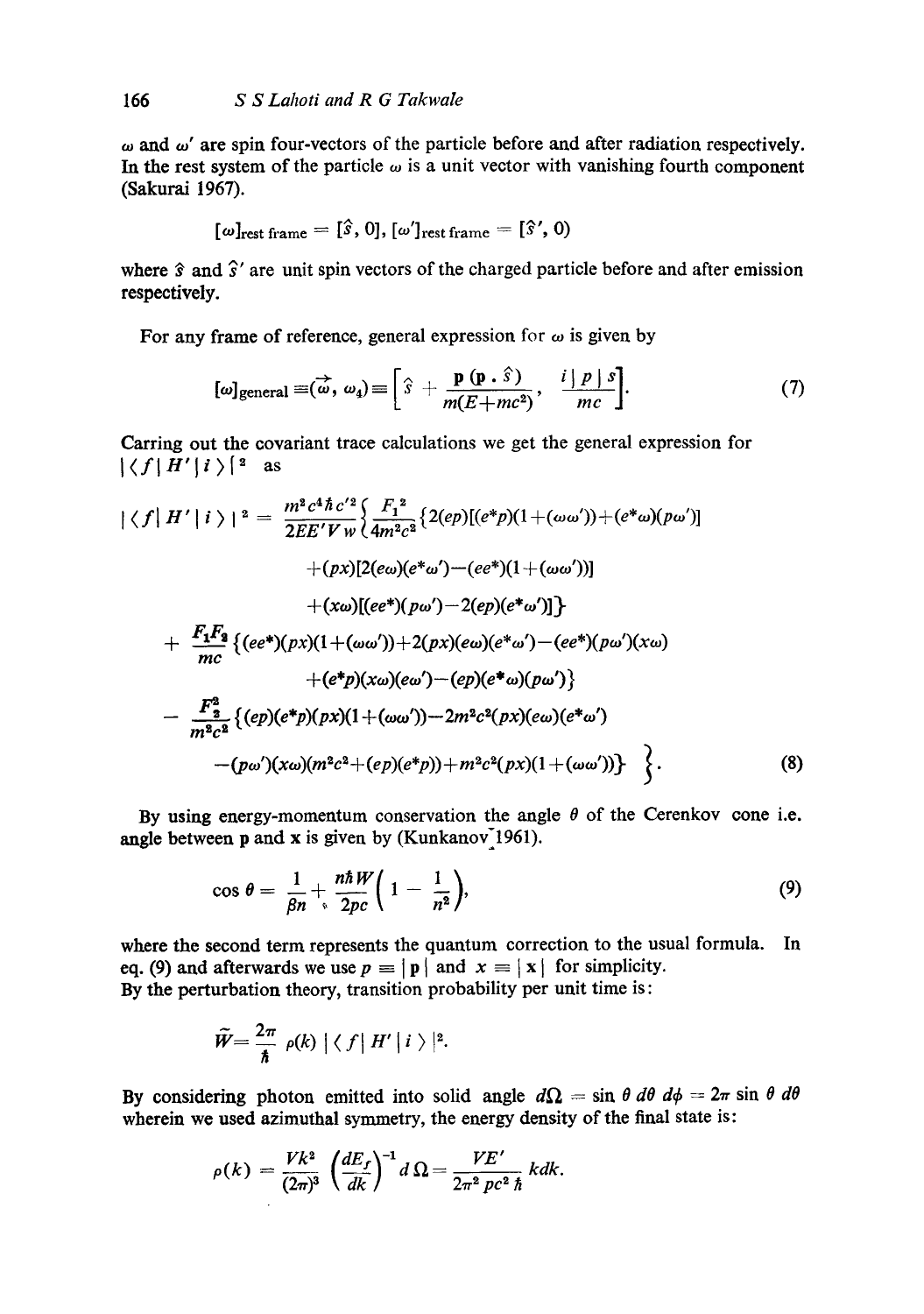Therefore, energy radiated per unit time is given by

$$
W = \int \hbar w \,\tilde{w} = \int \frac{V}{\pi} \frac{E'w}{pc^2 \,\hbar} \, kdk \, |\langle f| H' | i \rangle|^2.
$$
  
Using  $k = \frac{w}{c'}$   

$$
W = \int \frac{V}{\pi} \frac{E'w^2}{pc^2 \,\hbar} \, \frac{dw}{c'^2} \, |\langle f| H' | i \rangle|^2.
$$
 (10)

If  $F_2=0$  i.e. if we consider charged particle without anomalous magnetic moment and retain the higher order terms of the type  $p^2$  and neglect terms like  $px$ ,  $x^2$  we get.

$$
W = \frac{F_1^2}{4\pi E p} \int\limits_{0}^{w_{\text{max}}} (\mathbf{e} \cdot \mathbf{p}) (\mathbf{e} \cdot \mathbf{p}) [1 + \vec{\omega} \cdot \vec{\omega}' + \vec{\omega_4} \vec{\omega_4}'] w dw. \qquad (11)
$$

Averaging over the initial and summing over the final spin states we get:

$$
W = \frac{F_1^2}{4\pi E p} \int_0^{w_{\text{max}}} (\mathbf{e} \cdot \mathbf{p}) (\mathbf{e} \cdot \mathbf{p}) w dw
$$
  
= 
$$
\frac{e^2 v}{4\pi c^2} \int_0^{w_{\text{max}}} \sin^2 \theta w dw,
$$
 (12)

which is obtained by Nemtan (1953). Energy radiated per unit time per unit length

$$
W' = \frac{e^2}{4\pi c^2} \int\limits_{0}^{w_{\text{max}}} \sin^2 \theta \, w \, dw,\tag{13}
$$

which is a Frank and Tamm's (1937) relation when  $\hbar \rightarrow 0$ .

## **3. Photon polarization**

We shall now consider two different cases of polarization namely (i) particle longitudinally polarized (ii) particle transverely polarized and find the polarization effects in expression (10). For convenience we shall consider separately the contribution of each term containing  $F_1^2$ ,  $F_1F_2$  and  $F_2^2$  in the general expression for W. For this purpose we split *W* into three parts namely,  $W_{F_1}$ <sup>*i*</sup>,  $W_{F_1F_2}$  and  $W_{F_2}$ <sup>*i*</sup> and write eq. (10) in the form.

$$
W = \frac{1}{2\pi E p} \int_{0}^{w_{\text{max}}} [W_{F_1}^* + W_{F_1F_2} + W_{F_2}^*] w dw.
$$
 (14)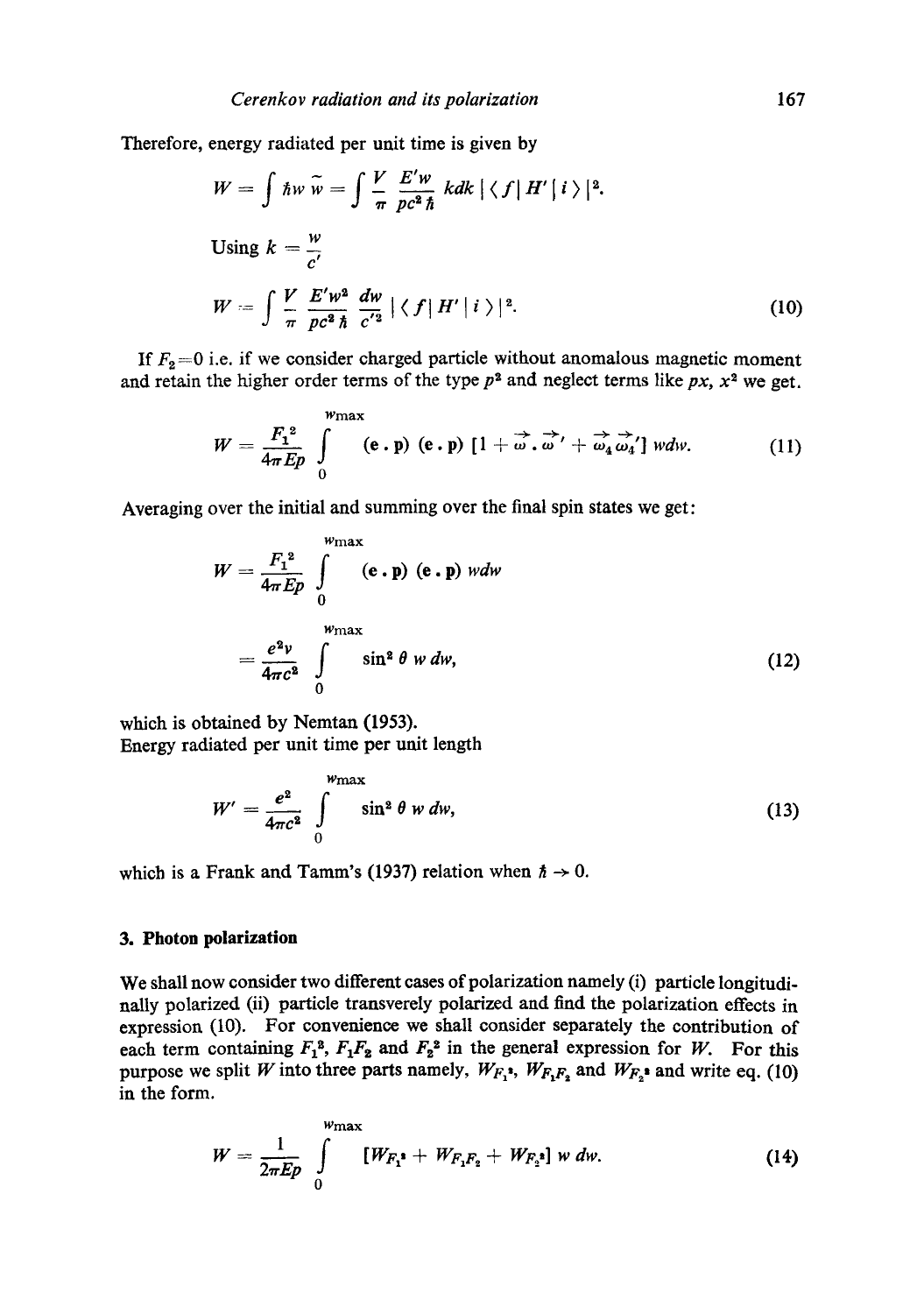In order to describe photon polarization we shall assume that the photon is moving along Z-direction (Z  $\parallel$  x) and particle momentum p is in YZ-plane. Obviously e will be in the XY-plane and

$$
e_{\mu} \equiv (\cos a, \sin a \ e^{i\delta}, 0, 0) \tag{15}
$$

where a is the angle between three-vector **e** and X-axis and  $\delta$  is the phase angle. The orientation of transverse vector e or the values of  $\alpha$  and  $\delta$  decide the nature of polarization of the radiation.

## *Case (i) Particle longitudinally polarized*

For this case, four-spin vectors of the particle in the state before and after radiation are:

$$
\omega = \left[\frac{sE}{mc^2}\hat{p}, \frac{i|p|s}{mc}\right]; \ \omega' = \left[\frac{s'E'}{mc^2}\hat{p}', \frac{i|p'|s'}{mc}\right]
$$
(16)

where s,  $s' = \pm 1$  and positive sign indicates that particle spin is in the direction of motion and negative sign in the opposite direction of motion.

On substituting the expression for four-spin vector  $\omega$  and photon polarization vector  $e_{\mu}$  in the expression (14) we obtain

$$
W_{F_1^*} = \frac{F_1^*}{4} \left\{ 2p^2 \sin^2 \theta \sin^2 a (1+s') + x^2 \left( 1 - \frac{1}{n^2} \right) \left[ s s' \sin^2 \theta \sin^2 a - \frac{1}{2} (1+s') \right] \right\} (17a)
$$
  
\n
$$
W_{F_1 F_2} = F_1 F_2 m c \left\{ \frac{x^2}{2} \left( 1 - \frac{1}{n^2} \right) \left[ (1+s s') - \frac{2s s' E^2}{m^2 c^4} \sin^2 \theta \sin^2 a \right] - \frac{s s' x^2 \cos^2 \theta}{E^2} (m^2 c^2 + p^2 \sin^2 \theta \sin^2 a) \right\}
$$
(17b)

$$
W_{F_2} = F_2^2 m^2 c^2 \left\{ \frac{x^2}{2} \left( 1 - \frac{1}{n^2} \right) \left[ \left( 1 + \frac{p^2}{m^2 c^2} \sin^2 \theta \sin^2 \alpha \right) (1 + ss') - \frac{2ss' E^2}{m^2 c^4} \sin^2 \theta \sin^2 \alpha \right] \right\}
$$
(17c)

In the above expressions we have retained terms proportional to  $p^2$ ,  $px$  and  $x^2$  and neglected the terms of higher order of smallness. The first term in (17a) is a dominant one since it is proportional to  $p^2$  and the terms in the brackets of (17b) and (17c) are of the order of  $x^2$ .

*If*  $ss'=-1$  i.e. when there is a spin-flip, the terms containing  $(1+ss')$  in (17) cancel out but the rest of the terms give small contribution of the order of  $x<sup>2</sup>$  and is purely of quantum nature.

For  $a = \pi/2$ , the expression (17) gives the usual dominant linear polarization perpendicular to the surface of the cone i.e. along Y-axis  $(W_2)$ , but if  $a=0$  the expressions give linear polarization along  $X$ -axis  $(W_3)$ , i.e. parallel to the surface of the cone and the contribution is quite small. Further  $a = \pi/4$  gives contribution due to circular polarization of the radiation. Since phase angle  $\delta$  from photon polarization vector does not enter in the above expression we have equal contribution from left  $(W_{-1})$ and right  $(W_{+1})$ , circular polarization. Hence  $W_{-1} = W_{+1}$ . The equal contribution of left and right circular polarization shows th at the radiation is linearly polarized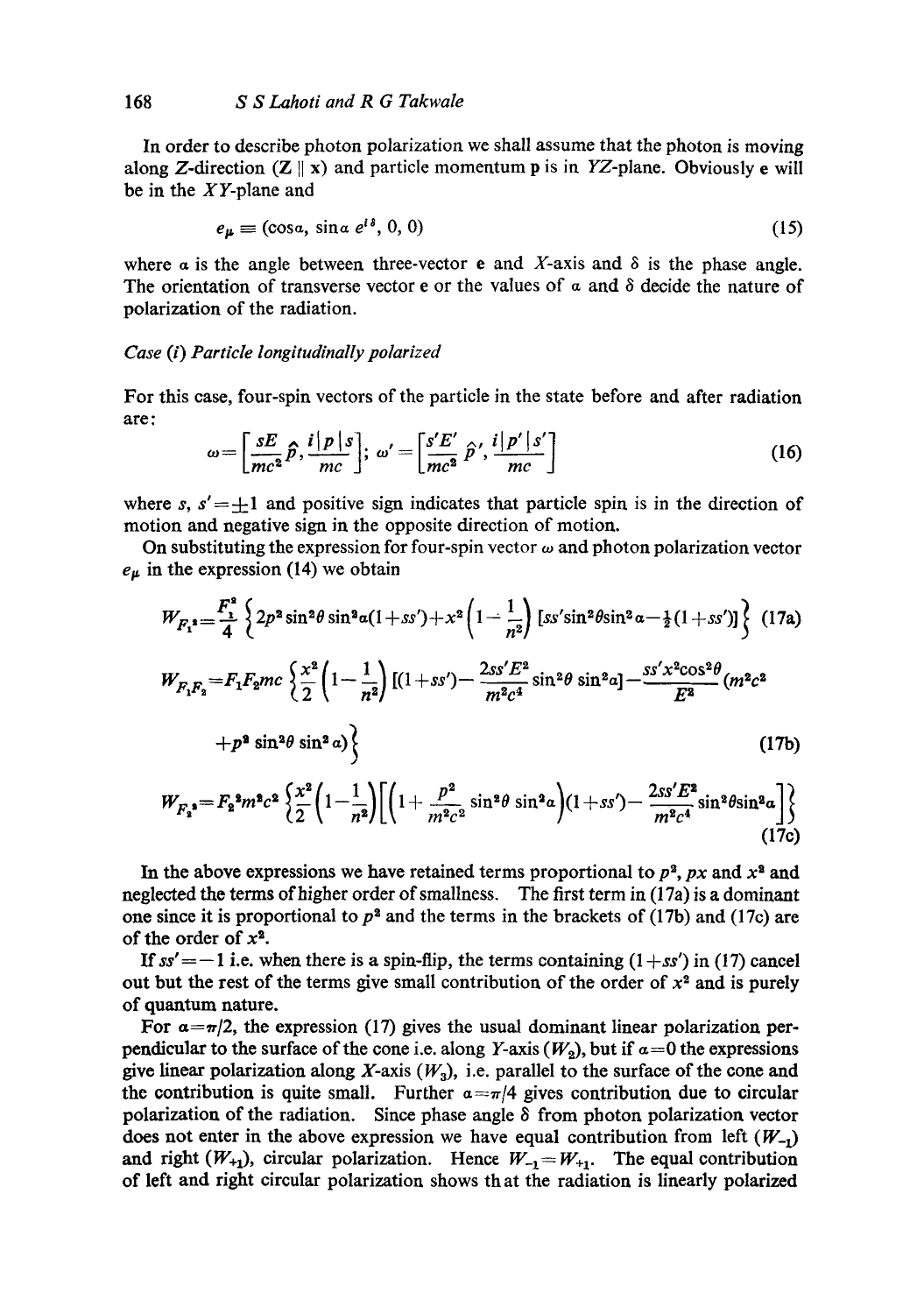and the total intensity of radiation is  $W = W_2 + W_3$  as given by Sokolov and Loskutov (1957) for the special case of  $F_2=0$ .

For electron  $F_2 \ll F_1$  and the contribution due to terms containing  $F_2^2$  and  $F_1F_2$ will be very small. However, the contribution due to the interference term  $W_{F,F_s}$ will be larger than that of  $W_{F,2}$ ,

#### *Case (ii) Particle transversely polarized*

For this case the four-spin vectors of the particle before and after radiation are:

$$
\omega = [\hat{s}, 0]; \quad \omega' = [\hat{s}', 0]
$$
 (18)

where  $\hat{s}$  is a unit spin vector perpendicular to the direction of motion of the particle. For convenience let us take  $\hat{s}$  and  $\hat{s}'$  along X-axis then  $ss' = +1$  will mean  $s = +1 = s'$ or  $s=-1=s'$  i.e., there is no spin-flip. The spin vector of the particle is perpendicular to the plane of  $\bf{p}$  and  $\bf{x}$  and is along or opposite to  $\bf{Y}\text{-axis.}$ 

In this case we get the following expressions:

$$
W_{F_1}^* = \frac{F_1^2}{4} \left\{ 2p^2 \sin^2 \theta \sin^2 \alpha (1+sS') + \frac{x^2}{2} \left(1-\frac{1}{n^2}\right) (2ss' \cos^2 \alpha - (1+sS')) \right\}
$$
 (19a)

$$
W_{F_1 F_2} = F_1 F_2 mc \left\{ \frac{x^2}{2} \left( 1 - \frac{1}{n^2} \right) (1 + ss') - 2ss' \cos^2 \alpha \right\}
$$
 (19b)

$$
W_{F_2^*} = F_2^2 m^2 c^2 \left\{ \frac{x^2}{2} \left( 1 - \frac{1}{n^2} \right) \left[ ((1 + ss') - 2ss' \cos^2 \alpha) + \frac{p^2}{m^2 c^2} \sin^2 \theta \sin^2 \alpha (1 + ss') \right] \right\}
$$
(19c)

In this case of radiation by transversly polarized beam, the Cerenkov radiation is strongly linearly polarized as indicated by first term in  $(19a)$ . The spin-flip  $(s s' = -1)$ contributes to the radiation and is of the order of  $x^2$ . This is purely a quantum effect.

If  $a=0$  and  $ss'=-1$  the contribution of linear photon polarization will be only along X-axis. Similarly if  $\alpha = 0$  and  $ss' = +1$ ;  $W = 0$  and hence there is no radiation with linear photon polarization along  $X$ -axis. A case of no radiation exists when  $a = \pi/2$  and  $ss' = -1$ . But if  $a = \pi/2$  and  $ss' = +1$  the radiation will be only along Y-axis i.e. totally linearly polarized. In this case also the sum of linear polarizations along X-axis,  $W_3$ , and along Y-axis,  $W_2$ , will give total intensity  $W = W_2 + W_3$ . If  $a=\pi/4$  the equal contribution of left,  $W_{-1}$ , and right,  $W_{+1}$  circular polarization gives total intensity  $W = W_{-1} + W_{+1}$ .

From expressions (19) it follows that the Cerenkov radiation vanishes at threshold i.e. at  $\cos\theta=1$  and for  $\alpha=0$ .

$$
W(ss' = +1) = 0
$$
 and

$$
W(ss'-1) \quad \frac{1}{2\pi E p} \int\limits_{0}^{w_{\max}} x^2 \left(1-\frac{1}{n^2}\right) w dw \left(-\frac{F_1^2}{4}+F_1 F_2 mc+F_2^2 m^2 c^2\right)
$$